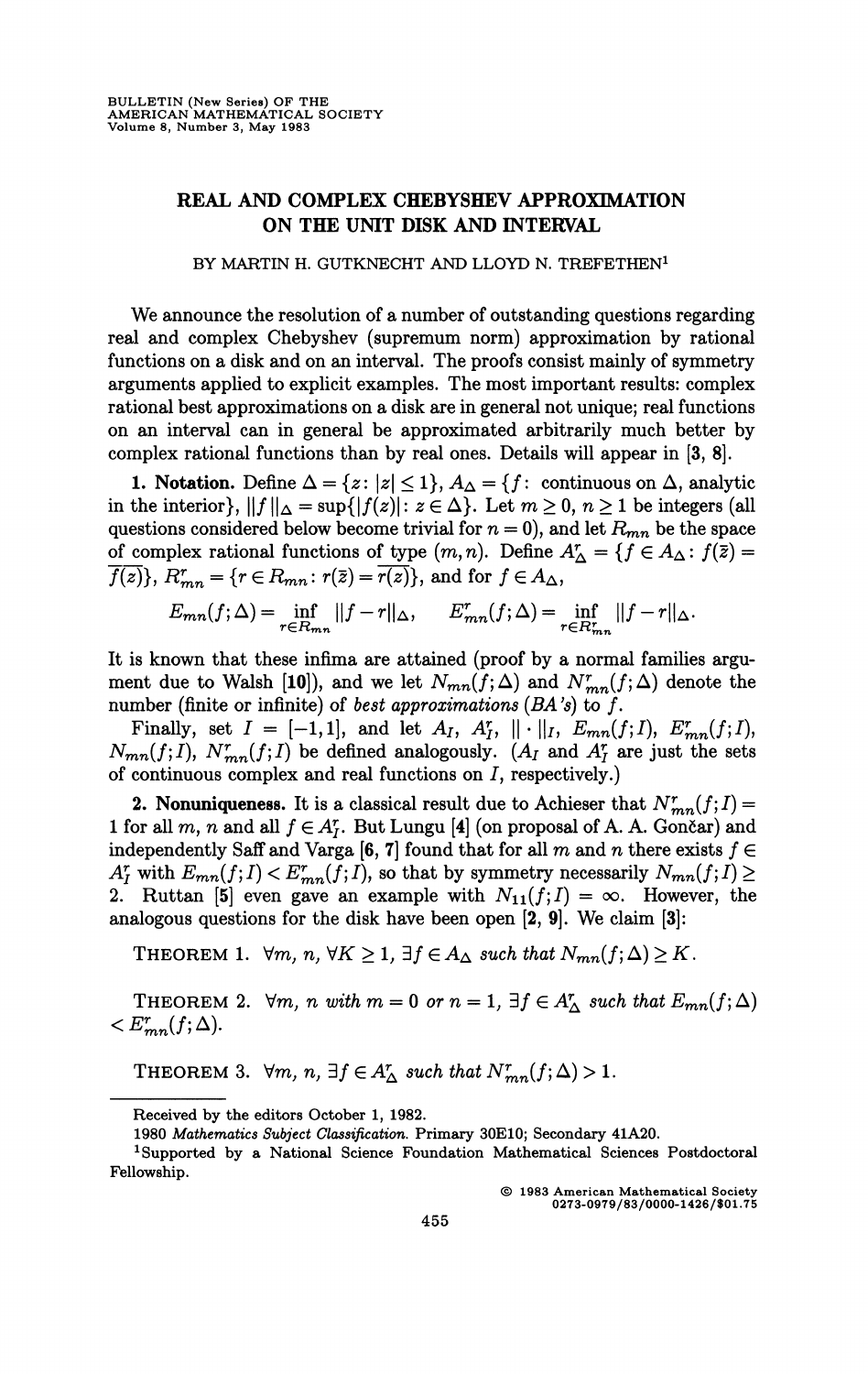(We believe that the assertion of Theorem 2 probably holds for arbitrary *m*  and *n*.) For  $(m, n) = (0, 1)$  and  $K = 2$ , these claims can be established as follows. The function  $f(z) = z + z^3$  attains maximum modulus at the points  $\pm 1$ , with  $f(1) = -f(-1) = 2$ . An approximant from  $R^r_{01}$  with no pole on  $\Delta$  must have the same sign at -1 as at +1, which implies that 0 is a BA in  $R_{01}^r$ , hence  $E_{01}^r(f; \Delta) = 2$ . On the other hand  $r(z) = 1/(z - 2i) \in R_{01}$ has  $\text{Re } r(1) > 0$ ,  $\text{Re } r(-1) < 0$ , so for small enough  $\delta$ ,  $\|f - \delta r\|_{\Delta} < \|f\|_{\Delta}$ , hence  $E_{01}(f;\Delta) < E_{01}^r(f;\Delta)$  (Theorem 2); hence by symmetry  $N_{01}(f;\Delta) \geq 2$ (Theorem 1). Similarly with  $f(z) = z - z^3$  one shows that any BA from  $R^r_{01}$ necessarily has a finite pole at  $z_0$  with either  $z_0 > 0$  or  $z_0 < 0$ , and then symmetry implies that there is another BA with a pole at  $-z_0$  (Theorem 3).

3. Padé approximation; small disks and intervals. Let *J* be the interval [0,1]. For ƒ analytic in a neighborhood of the origin, and for fixed m, *n* and any sufficiently small  $\epsilon > 0$ , let  $r_{\epsilon\Delta}^*$ ,  $r_{\epsilon I}^*$ , and  $r_{\epsilon J}^*$  denote BA's to f in  $R_{mn}$ on  $\epsilon \Delta$ ,  $\epsilon I$ , and  $\epsilon J$ , respectively. Let  $r^p$  be the Padé approximant to f of type  $(m, n)$ , whose coefficients have a connection to the  $n \times n$  Hankel matrix  $H = (\alpha_{m-n+i+j-1})_{i,j=1}^n$ , where  $f(z) = \alpha_0 + \alpha_1 z + \alpha_2 z^2 + \cdots$  ( $\alpha_k = 0$  for  $k < 0$ ). Walsh showed in 1964 and 1974:

THEOREM [11, 12]. If  $\det H \neq 0$ , then  $r_{\epsilon J}^* \rightarrow r^p$  and  $r_{\epsilon \Delta}^* \rightarrow r^p$  as  $\epsilon \rightarrow 0$ .

By  $r^* \to r^p$  we mean that the functions  $r^*$  approach  $r^p$  uniformly on compact sets containing no poles of  $r^p$ .

Walsh did not determine whether the condition  $\det H \neq 0$  is necessary, and Chui et al. [1] have shown that if attention is restricted to approximation in  $R_{mn}^r$  of a real function on  $J$ , it is not. But we claim [3]

THEOREM 4.  $\forall m, n, \exists f \in A_{\Delta}$  for which  $r_{\epsilon\Delta}^* \nrightarrow r^p$  as  $\epsilon \rightarrow 0$ .

THEOREM 5.  $\exists m, n, f \in A_I^r$  for which  $r_{\epsilon I}^* \nrightarrow r^p$  as  $\epsilon \rightarrow 0$ .

These theorems are proved by picking  $f$  as in the nonuniqueness proofs such that  $r^p = 0$ , but such that  $r^*_{\epsilon}$  has a pole. One then shows that as  $\epsilon \to 0$  this pole approaches the origin, which implies  $r_{\epsilon}^* \nightharpoondown r^p$ .

**4. Degree of approximation.** Since  $E < E^r$  can occur on both *I* and  $\Delta$ , it is natural to ask whether the ratios

$$
\gamma_{mn}^I = \inf_{f \in A_I^r \setminus R_{mn}^r} \frac{E_{mn}(f;I)}{E_{mn}^r(f;I)}, \qquad \gamma_{mn}^\Delta = \inf_{f \in A_\Delta^r \setminus R_{mn}^r} \frac{E_{mn}(f;\Delta)}{E_{mn}^r(f;\Delta)}
$$

are zero or positive, and if positive, how small. Such a question was raised by Saff and Varga for the interval  $I$  [6, 7, 8] and considered further by Bennet, Rudnick, and Vaaler, and by Ruttan [5] in the case  $m = n = 1$  and by Ellacott [2] in the case  $m \ge n$ . No examples have been found heretofore with  $E/E^r$  <  $1/2$ , but we claim [8]

THEOREM 6.  $\gamma_{mn}^I = 0$  for  $n \geq m + 3$ .

THEOREM 7.  $\gamma_{0n}^{\Delta} = 0$  for  $n \geq 4$ .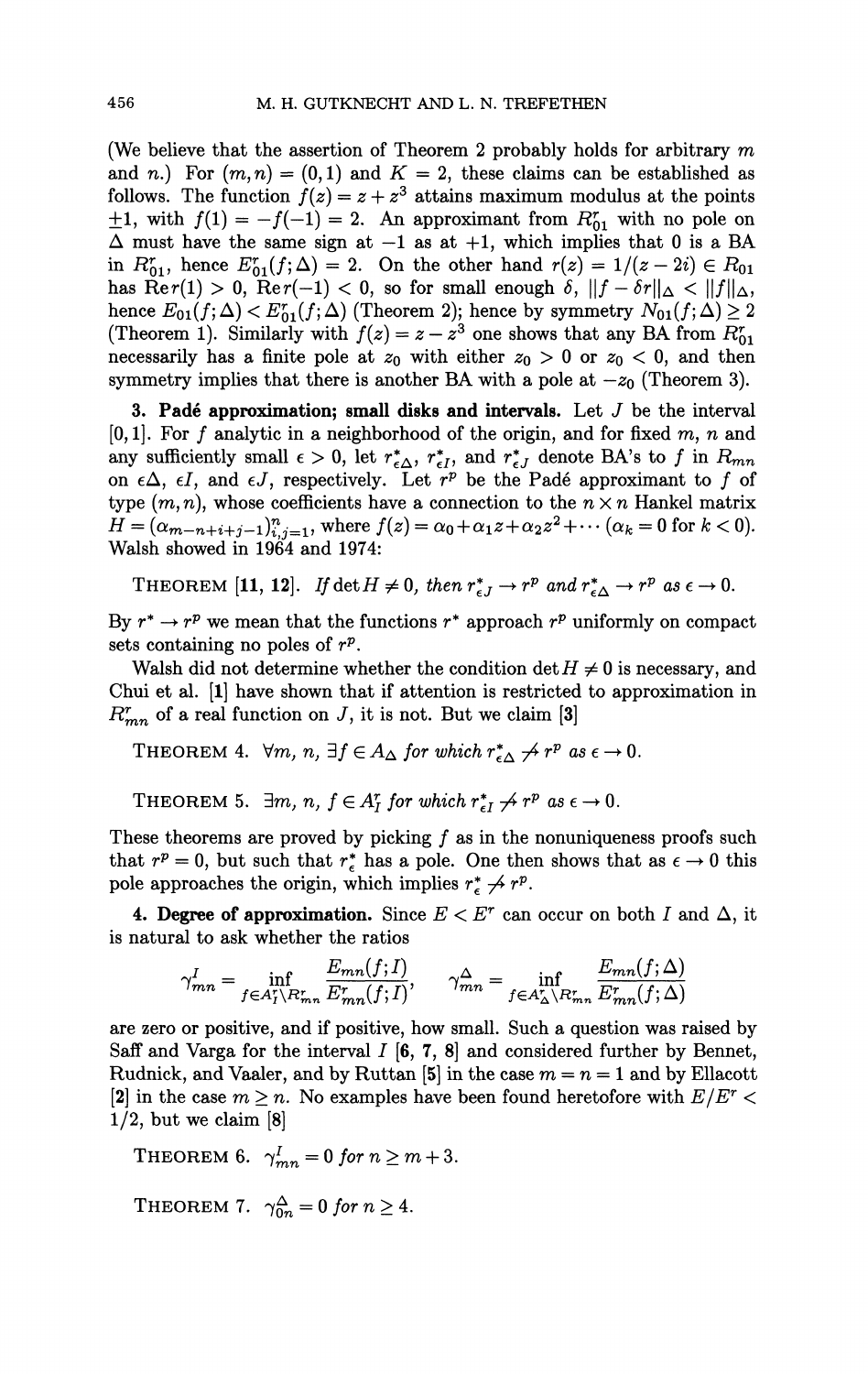The idea behind the proofs is that one or more complex poles near the domain of approximation can introduce an approximate sign change, thereby simulating the behavior of a real zero. Thus for Theorem 6 with  $m = 0$ , consider

$$
\phi(x) = \frac{2\epsilon}{[x + (1 + \epsilon)][x - (1 + \epsilon)][x - i\sqrt{\epsilon}]} \in R_{03}
$$

and  $f(x) = \text{Re}\,\phi(x)$ . Then  $||f||_I = f(-1) = -f(1) = 1 + O(\epsilon)$ , so the equiosciland  $f(x) = \text{Re}\varphi(x)$ . Then  $||f||_1 = f(-1) = -f(1) = 1 + O(\epsilon)$ , so the equioscilation theorem implies that 0 is the BA in  $R_0$ , with  $E_{0n}(f, I) = 1 + O(\epsilon)$ ,<br>while on the other hand  $F_1$ ,  $(f, I) \ge ||f - A|| = ||Im A|| = O(\epsilon)$ . Taking while on the other hand  $E(q_n(f), 1) \ge ||f - \varphi||_1 = ||\min \varphi||_1 = O(v)$ / ë). Taking  $e \rightarrow 0$  gives  $I_{0n} = 0$ .<br>Letters of  $\theta = 0$ .

However  $\gamma^r_{mn} = 0$  cannot hold for all  $(m, n)$ , for we have also shown [8]:

THEOREM 8.  $\gamma_{01}^I > 0$ .

We suspect that the result of Theorem 6 is sharp.

CONJECTURE.  $\gamma^I_{mn} = 0$  if and only if  $n \geq m + 3$ .

5. General regions. The same ideas can be applied to obtain various results for approximation on more general regions in C. For example, let  $\Omega$  be a Jordan region with  $\Omega = \overline{\Omega}$  whose boundary  $\partial \Omega$  is differentiable at its two points of intersection with  $\bf{R}$ , hence forms a right angle to  $\bf{R}$  at these points. Then Theorem 7 (hence also Theorems 1, 2) extends as follows [8]:

THEOREM 9.  $\gamma_{0n}^{\Omega} = 0$  for  $n \geq 4$ .

On the other hand Theorem 8 can also be generalized.

THEOREM 10.  $\gamma_{01}^{\Omega} > 0$ ; in particular,  $\gamma_{01}^{\Delta} > 0$ .

NOTE ADDED IN PROOF. Several additional results have been obtained concerning the Padé and best approximation questions discussed in §3. In particular, further explicit examples show that  $r_{\epsilon J}^* \nightharpoondown r_{\epsilon I}^* \nightharpoondown r_{\epsilon I}^* \nightharpoondown r_{\epsilon I}^*$  can occur even for real approximation of real functions; thus the result of [1] quoted above is false. These matters will be discussed in a future publication.

## **REFERENCES**

- 1. C. K. Chui, O. Shisha and P. W. Smith, *Padé approximants as limits of best rational approximants,* J. Approx. Theory 12 (1974), 201-204.
- 2. S. W. Ellacott, *A note on a problem of Saff and Varga concerning the degree of complex approximation to real valued functions,* Bull. Amer. Math. Soc. (N.S.) 6 (1982), 218-220.
- 3. M. H. Gutknecht and L. N. Trefethen, *Nonuniqueness of rational Chebyshev approximations on the unit disk,* J. Approx. Theory (to appear).
- 4. K. N. Lungu, *Best approximation by rational functions,* Mat. Z. 10 (1971), 11-15. (Russian)
- 5. A. Ruttan, *On the cardinality of a set of best complex rational approximations to real function,* Padé and Rational Approximation (E. B. Saff and R. S. Varga, eds.), Academic Press, New York, 1977, pp. 303-319.
- 6. E. B. Saff and R. S. Varga, *Nonuniqueness of best approximating complex rational functions,* Bull. Amer. Math. Soc. 83 (1977), 375-377.
- 7. , *Nonuniqueness of best complex rational approximations to real functions on real intervals,* J. Approx. Theory 23 (1978), 78-85.